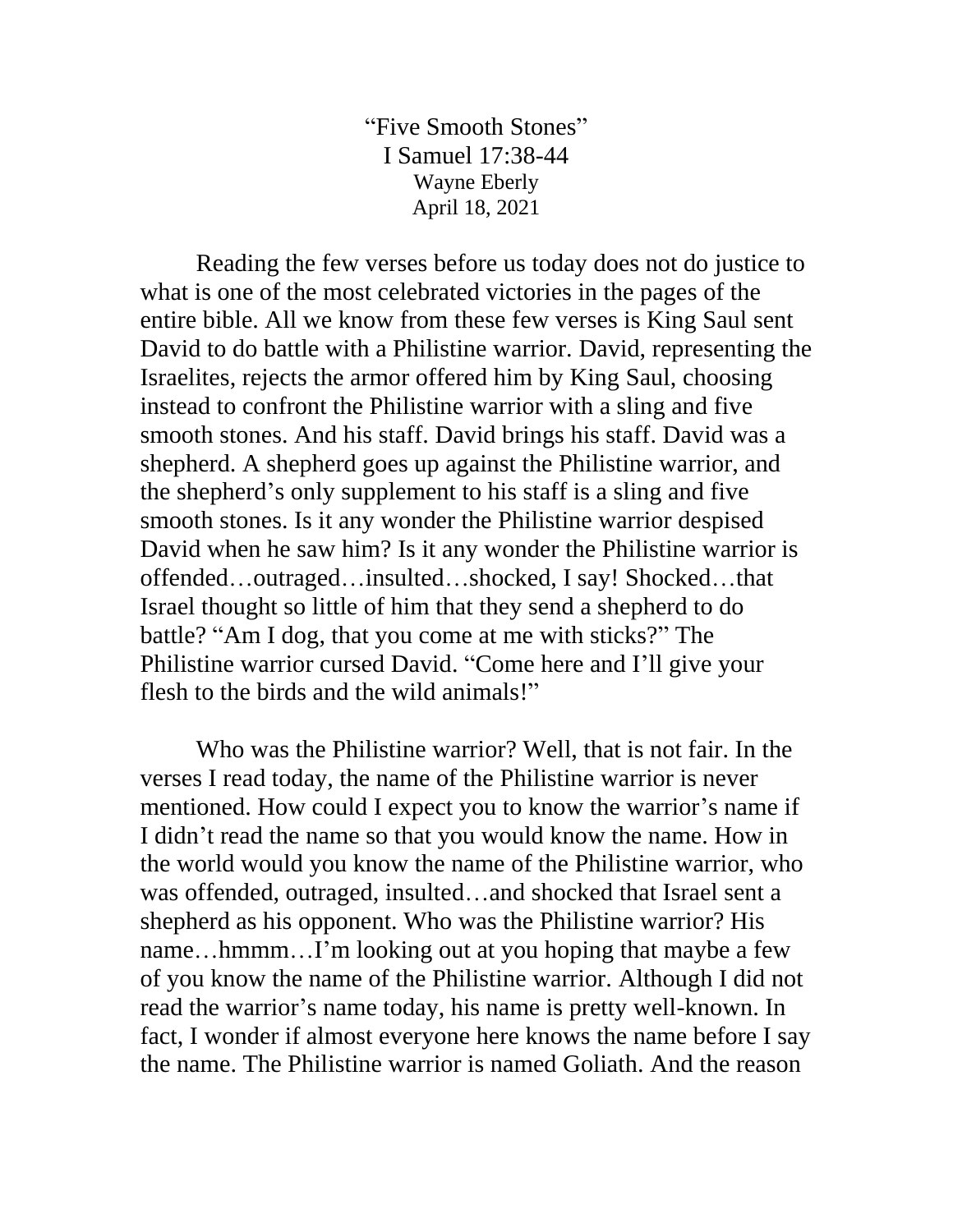Goliath is insulted and offended that Israel sends a shepherd into battle against him is that Goliath is a giant!

Don't roll your eyes at me. Don't say I'm exaggerating. You tell me what you would call someone who stands nine feet and nine inches tall… whose spear shaft alone weighs fifteen pounds…who wears armor weighing 125 pounds like it is a polo shirt… and who strikes fear in the hearts of his enemies. I don't know about you, but I would call someone like that a giant. I would call Goliath a giant.

So would Israel. When we first meet Goliath in the early verses of I Samuel 17, when we read about his height and his helmet, his javelin and his armor, we read that Goliath would come out every morning…and then again, every evening. The Philistine troops were massed on one side of a valley, the Israelites on the opposite side. Every morning…every evening Goliath would come out and extend a challenge Send me an opponent. Let's go at it. Let's settle this thing. Let's see who is the mightiest. All Israel had to do was select one brave warrior to confront Goliath. But every morning…and every evening…when Goliath would extend his challenge, all the Israelites would turn and run, their hearts filled with fear. What were they afraid of? A giant. A giant I tell you. Goliath was a giant. And there was not one single warrior who had the courage to confront the giant.

That is who Goliath was. Goliath was a giant. Who was David? For starters, he is the youngest of eight brothers. He should not be anywhere near the battlefield. His job was tending the sheep. His three biggest brothers on the other hand, his three oldest brothers, they were there all dressed up for the battle. So how did David get to be in the position where he was representing Israel in battle. Well, have you heard of Uber Eats? Diner Dash? Grub Hub? Dominos? If you know about these food deliveries, then you know how David got to be anywhere near the battlefield. His dad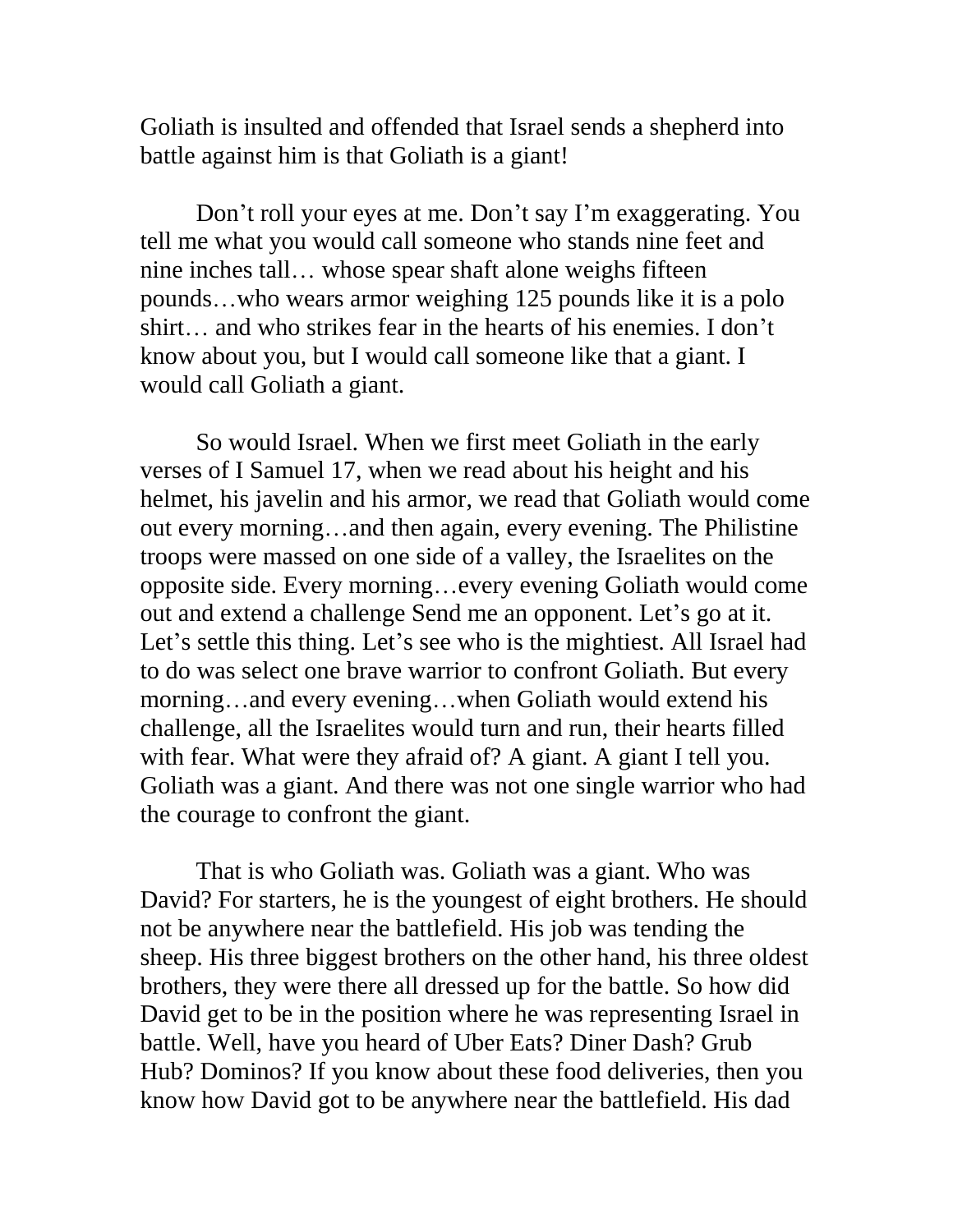said, "David, your brothers are out representing the country as warriors. Now take them some food so they don't starve. They need to be strong and healthy, so they can go to battle." So David's father Jesse makes a picnic basket with roasted grain, ten loaves of bread, ten cheeses, and sends David out as a pita delivery man. Or something like that.

When David gets to the battlefield, with the groceries he is dropping off for his brothers, as he is looking for his three big brothers, Goliath the giant makes his daily appearance, spewing his venom against the Israelites, challenging them to put forth a worthy warrior. David hears all this, and he is curious. He asks some of the men standing near him, "What will be done for the man who kills this Philistine and removes this disgrace from Israel?" It turns out a lot will be done for the man who kills this Philistine and removes the disgrace from Israel. The men tell David, "The king will give great wealth to the man who kills him. He will also give him his daughter in marriage and will exempt his family from taxes." What a trifecta...wealth, the king's daughter, and no taxes. Just as David is about to be swept up in this intriguing situation, his older brother spots him and chides him for showing up on the battlefield. He ridicules him. "Shouldn't you be back home watching the sheep?"

Despite the rebuke of his big brother, word gets to King Saul that someone is showing some interest in stepping into the ring with Goliath the giant. Brought before the king, David boldly says, "Let no one lose heart on account of this Philistine. Your servant will go and fight him." Bless his heart, King Saul finally has someone willing to stand toe to toe with the giant. But when King Saul takes stock of David, he quickly realizes David is nothing but a shepherd boy. Unable to mask his disappointment, the king says to David, "You are not able to go out against this Philistine and fight him; you are only a young man, and he has been a warrior from his youth." Who was David? A shepherd boy. David was a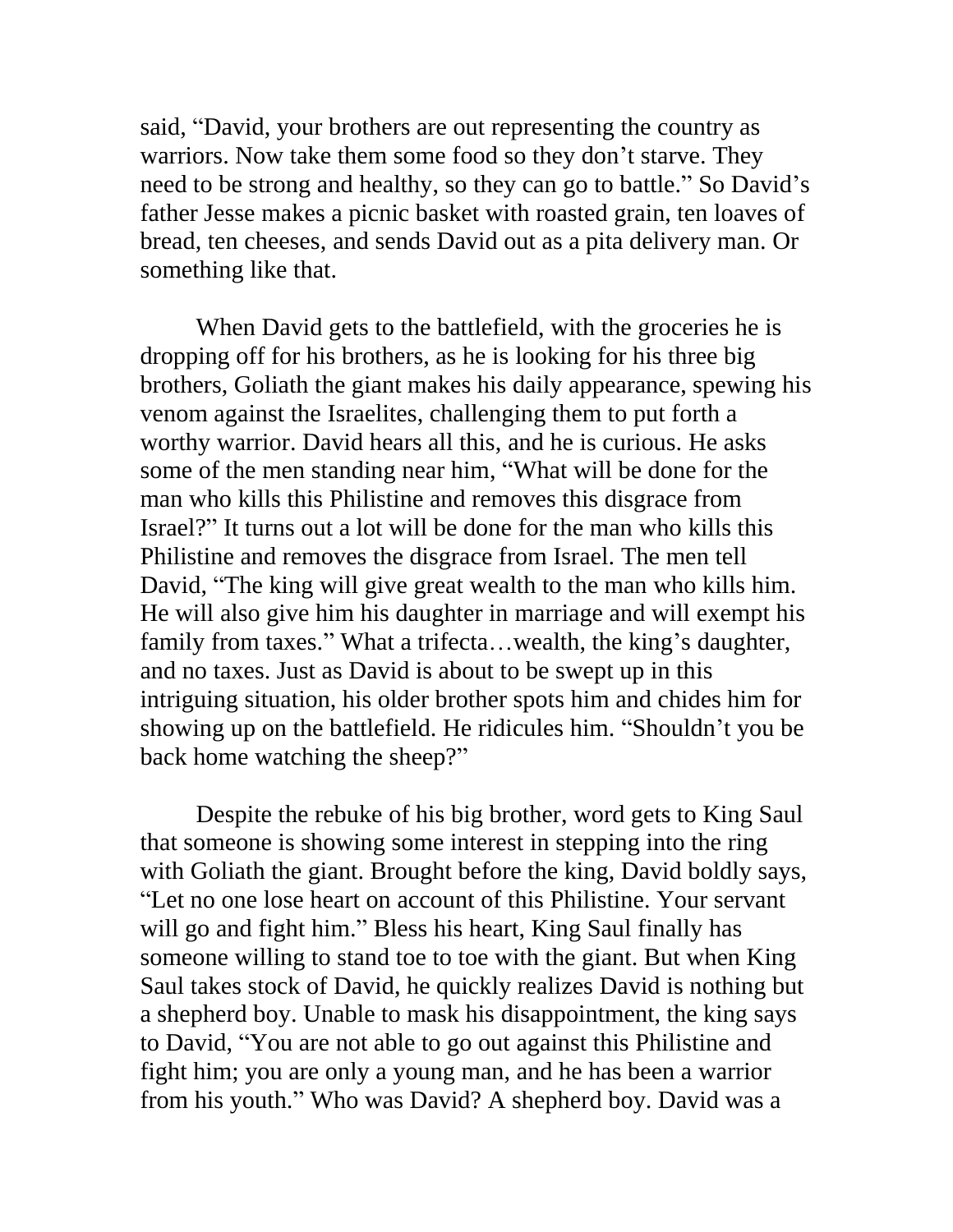shepherd boy who worked part-time delivering food. He had big dreams, I'll fight that giant kind of dreams, but he was just a boy.

Relying on some brave endeavors he had as a shepherd, David convinces King Saul that he is ready to meet the giant. Although Saul agrees to send David into battle, he decides he had better dress David up in the best armor he has. Outfitting David with a coat of armor, a bronze helmet, and a sword fastened over his tunic, the description of David in the armor borders on the comic. Clunk. Clunk. Visor dropping over his eyes. Stumbling under the weight of the sword. Tripping in the armor. Finally, David says, "I cannot fight in these." If not armor, how will David prepare for battle? "He took his staff, chose five smooth stones from the stream, put them in the pouch of his shepherd's bag and, with his sling in his hand, approached the Philistine."

The build up to the battle is exciting and engaging, with twists and turns, the contrast between young David and the surly giant named Goliath, this is a fine drama, edge of your seat theater, hold your breath in anticipation, hope against hope that David doesn't go down in flames and get fed to the birds and the wild animals. The build up sets your heart racing, but the actual battle is over in an instant. "Reaching in his bag and taking out a stone, David slung it and struck the Philistine on the forehead. The stone sank into his forehead, and he fell facedown on the ground. So David triumphed over the Philistine, the giant named Goliath, with a sling and a stone." There you have it. The giant gets crushed. The little guy wins. And countless people for literally thousands of years have stood face to face with their own giants and found inspiration from that one shepherd boy who stood against Goliath with a sling and five smooth stones.

David had five smooth stones, and he only had to use one to slay Goliath. That means he had four smooth stones left in his pouch.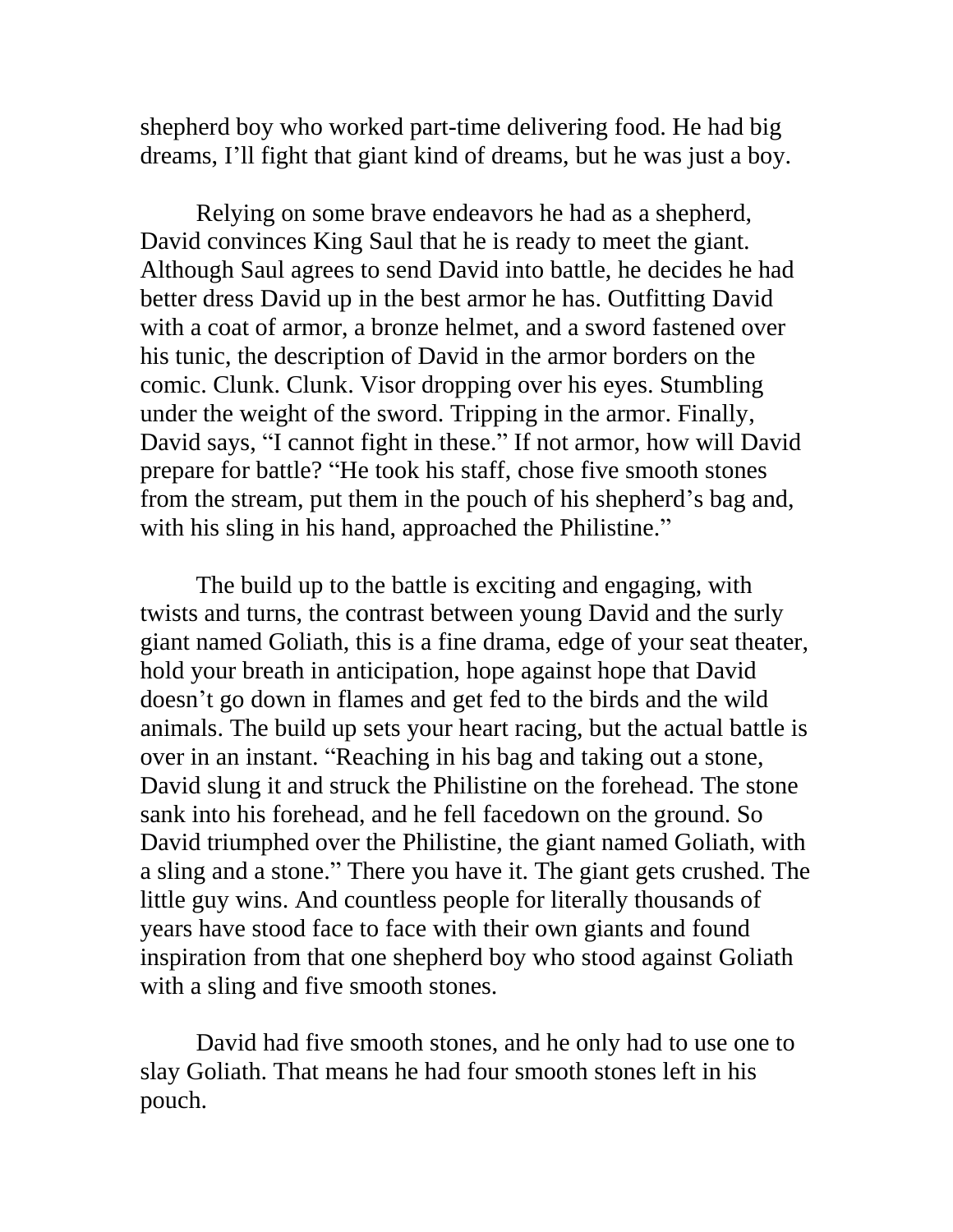Sometime in late 2019 or early 2020, a distant thunder started to get our attention. The footsteps of a giant softly and faintly began to cause the slightest of movements in our human consciousness. As January moved to February and then March of 2020, the footsteps drew nearer, their rumble more noticeable, and before we knew it there was a full-fledged giant on the scene, the Covid Giant, and he was breathing threats against humanity and causing all kinds of fear and panic. Just as the Israelites would flee when Goliath would shout out his daily call to battle, we all clamored inside our houses and hid, isolated, distanced ourselves, and began doing things to keep the giant at bay, washing our hands, scrubbing our surfaces, wearing masks, and cancelling most everything we could think of.

The story of David and Goliath is a testimony that the giant will fall. The giant will not endure forever. The giant will not cast that shadow of fear for endless days. The giant will not mock. The giant will not kill and destroy…forever. There is a season when the giant seems unbeatable. We are told that Goliath stomped around boasting and bragging and putting fear in the hearts of the Israelites for forty days. Forty days and nights. Giants have their time when they seem invincible. But giants fall. It's been more than forty days since the giant of Coronavirus crashed our party and caused such chaos and uncertainty. I don't know how long this giant will rattle our cage, but one day the giant will be gone. Giants fall.

What I would like us to think about today is what you do when the giant falls. David slung one stone at Goliath, the stone stuck in that mean old giant's forehead, and Goliath's reign of terror was ended. The giant was gone. Now what do you do?

Have you thought about what you will do when the virus is finally gone? There are some obvious things, like hug, go without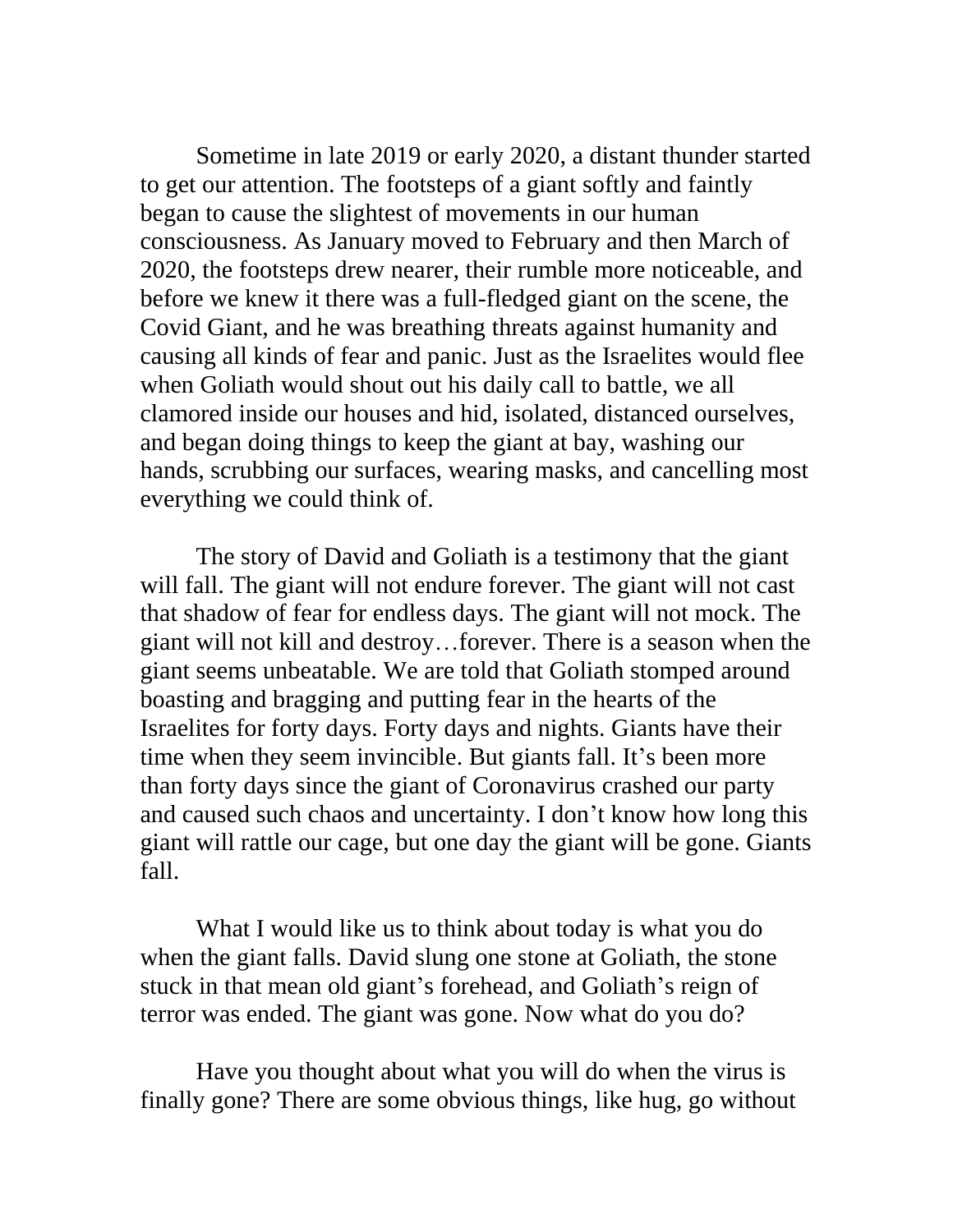a mask, travel, eat in a restaurant, sing…in church…sing. But beyond that, what will you do? What will we do?

David conquered the giant. David slew Goliath. He left the battlefield with four smooth stones still in his pouch. What did David do? As far as we can tell he did not go in search of more giants. He did not look at those four remaining stones and say, "Well, Goliath was 9'9"…now I want to find a bigger giant, Goliath's older brother, a ten or twelve foot giant, a giant with a 200 pound sword, a giant with two heads." The giant was gone. Now it was time to move beyond the giant.

As we move toward conquering our giant and as we move toward a time when the Covid virus does not dominate every waking moment, it seems to me what David did after he slayed his giant might prove to be a helpful case study. We don't know exactly what David did with those four remaining stones, but we do know from the bible some things David did do after he slayed the giant. Yes, he continued to be a warrior, and he fought plenty of battles. But David did more than fight battles. That is what I want to focus on.

- David made music. Apparently, he was a gifted musician with the harp and the lyre. His music was soothing.
- David wrote poetry. Some of the most enduring images in the bible are attributed to David. "The Lord is my shepherd…he leadeth me beside still waters." "O Lord, our Lord, how majestic is your name in all the earth. When I consider the heavens, the work of your fingers, the moon and the stars…what is man that Thou art mindful of him." "May the words of my mouth and the meditations of my heart be acceptable in your sight, O Lord, my Rock and my Redeemer."
- David wrote prayers. His poems were prayers. His prayers were the psalms. He prayed with joy, he prayed with wonder,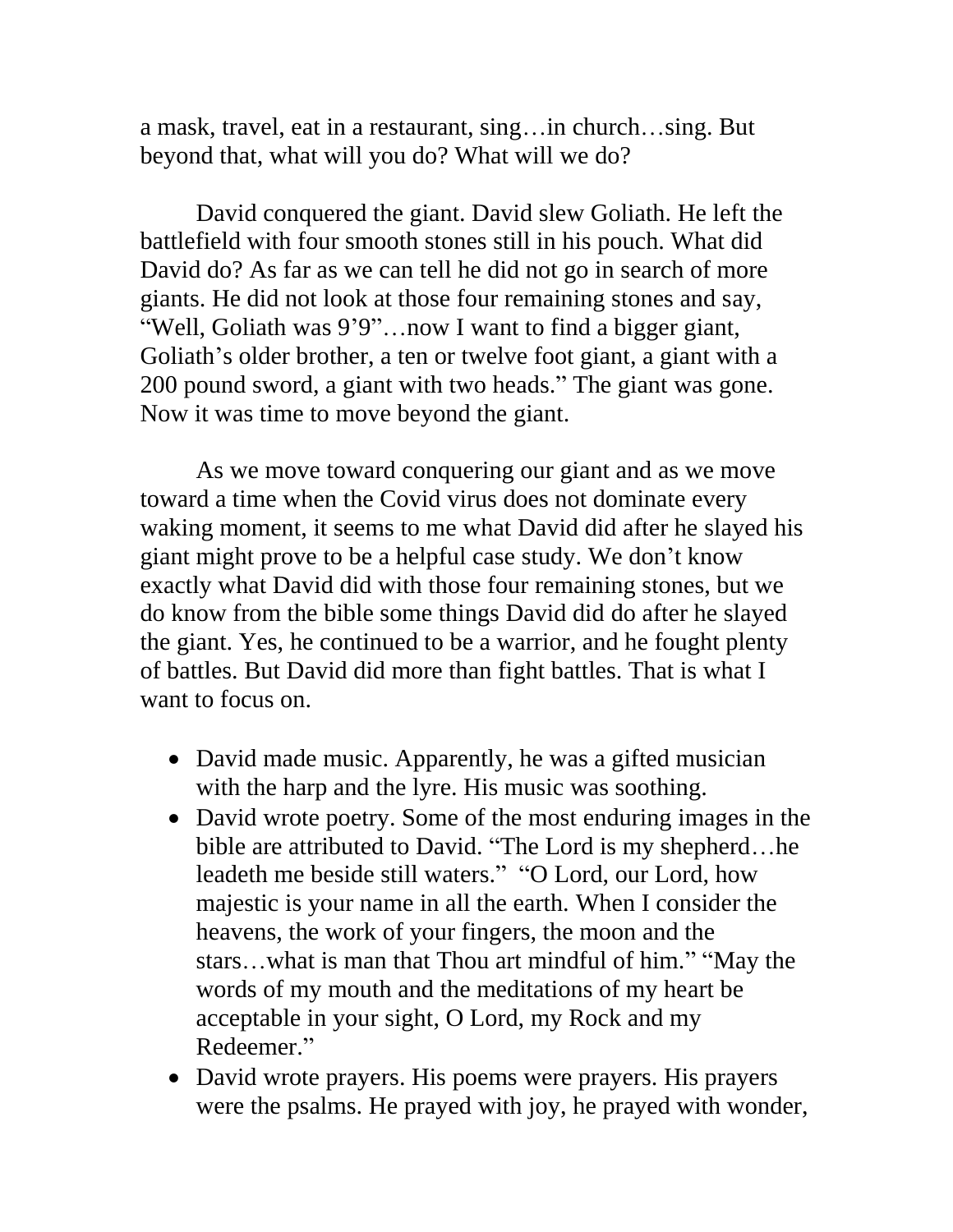he prayed with dismay, he prayed with disappointment and discouragement, he prayed in desperation, and he prayed with faith, with faith, with faith, that God was his refuge and strength.

- David spared Saul. Saul, the king, tried to put David to death numerous times. But when presented with opportunities to end Saul's life, David chose to preserve life.
- David listened to the wise counsel of others. Once when he was intent on putting a man named Nabal to death because he had refused to help David's men in a time of need, David heeded the intervention of Nabal's wife. He turned away from his wrath and bloodshed was averted. When a warrior refrains from violence, that is powerful.
- David looked after the little guys. One of my favorite stories about David as a leader is the day Israel was having a grand celebration, it was the day the Ark of the Lord was brought home, and as the celebration was in full swing David, "Gave a loaf of bread, a cake of dates and a cake of raisins to each person in the whole crowd." It sounds small. It sounds simple. But here was a king making sure everyone had some part in the festivities. Everyone had a loaf of bread, a cake of dates, and a cake of raisins.
- David looked after the vulnerable, providing a place at his table for Mephibosheth, the disabled grandson of his enemy King Saul. David welcomed Mephibosheth into his house, telling him, "You will always eat at my table."
- And David confessed. And after David confessed, he repented. And after David repented, he asked for God's forgiveness. David failed and he failed in a mighty way. Can you say Bathsheba? And yet his greatest failure gives us the chance to witness a man who took his failures seriously and asked God to "Create within me a clean heart."
- My final thought about David…post-Goliath…after the giant fell…is a prayer David offered to God. "Teach me your way,